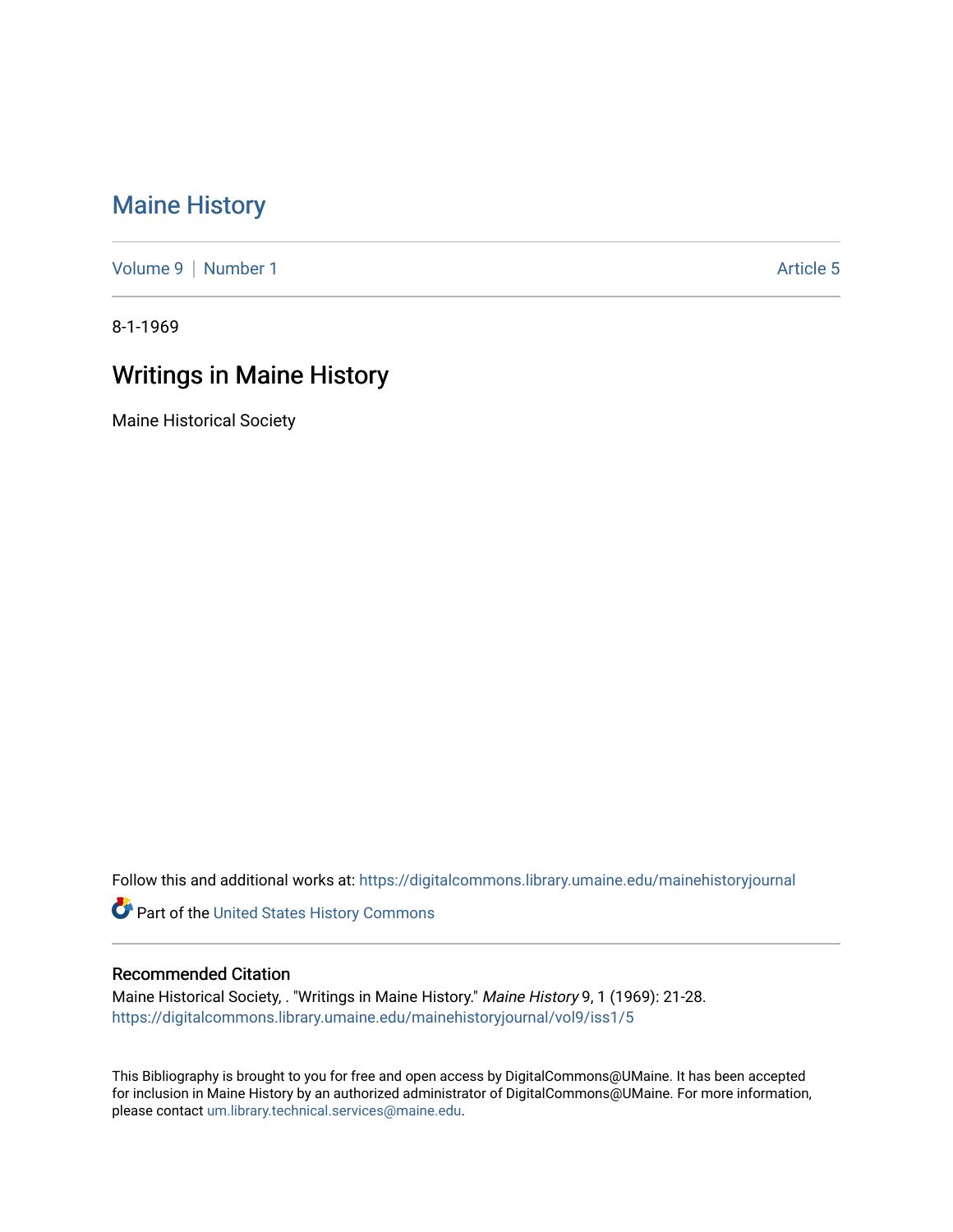To us this seems like putting the horse before the cart. Yet often these popular writers picked the brains of practical lumbermen and might have gained considerable local color unavailable today. Pre-civil war classics on the Maine woods by Henry David Thoreau and John H. Springer might not have produced for a later generation of juvenile writers local color for plots set in the Maine woods. However, woods lore and table talk were not exactly dried up fifty years later for romancers dealing in adventure stories for boys. We refer to Mrs. Eckstorm's exciting a rticles in *Forest and Stream* ( 1891), and the *Maine Sportman* and *Carleton's Sportsman's Journal*, both published early in the century, and countless guidebooks to lure dyspeptic Bostonians to the north woods. With these Smith is also familiar. While it would seem that historians could do more for writers of fiction than the other way around, Kenneth Roberts was never very complementary about what historians did for him.

Smith will be remembered as the young man who addressed the Society several years ago on Maine lumbering. It is hoped that Maine Studies will publish his work at some future date.

Elizabeth Ring

## *WRITINGS IN MAINE HISTORY* Periodicals and Newspapers Compiled by E. Virginia Gronberg

ABBREVIATIONS: *AG* American Genealogist. *CLQ* Colby Library Quarterly. *DEM* Down East Magazine. *LJM* Lewiston Journal Magazine. *MHN* Maine History News. *MT* Maine Times. *NEHGR* New England Historical & Genealogical Register. *NEQ* New England Quarterly. *NGSC* National Genealogical Society Quarterly. All dates are 1969 unless otherwise indicated.

ALBERT, JULIE D. The Madawaska and Fort Kent centennials, 1869-1969. *DEM* July.

- AMES, JOHN WALLACE. Diary of an ordinary Maine boy 50 years ago. *LJM* May 10.
- APSEY, MARK. Local YWCA, founded in  $1878$ , still growing. *LJM* July 19.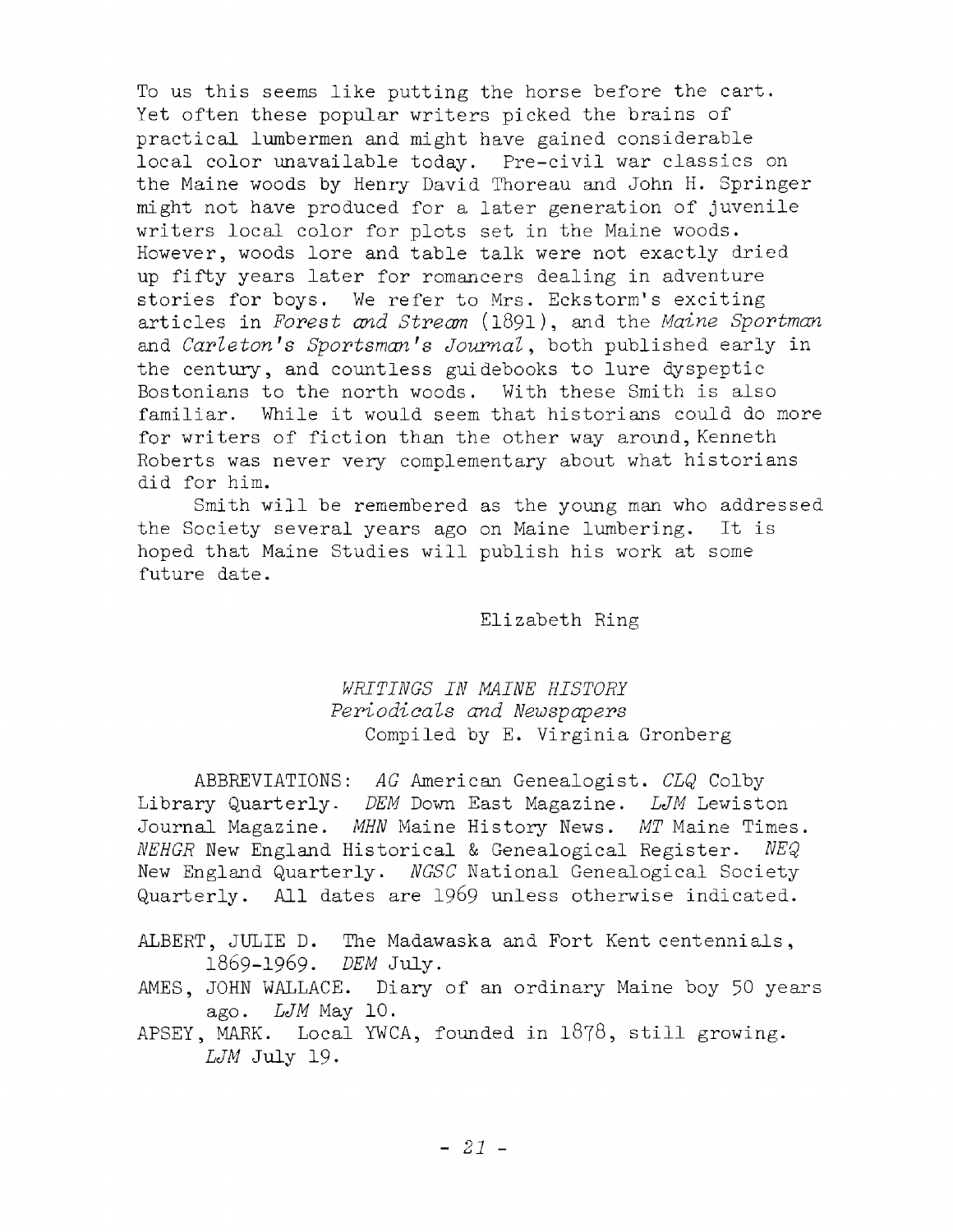AUCOIN, STEVE. His future and Maine's can not be separated. (Negro situation). *MT* May 9. BARTER, J. MALCOLM. Spring freshet. *DEM* April. -----. Summer hotel. *DEM* June. BLACK, TAYLOR. The shrimp boats are coming. *MT* May 16.  $---$ . This creature is worth \$1.10 a pound; a lot of people want to know why, including Maine's lobster lovers. *MT* July 25. -----. Tuna is one big fish. MT July 11. BLAKELEY, PHYLLIS R. Some sources for Nova Scotian genealogy. *NGSQ* June. BRAGDON, LESTER MACKENZIE. Vital records of York, Maine. Marriages, 1880-1885. A continuation. *NEHGR* April. -----. Vital records of York, Maine. Conclusion. *NEHGR* July. BUETTELL, ROGER B. Loss of the schooner "Marcul L. Urann." *DEM* June. BURTON, DAVID H. E. A. Robinson's idea of God. *CLQ* June. BUXTON, WALLY. To Dark Harbor aboard the S.S. Bangor. *LJM* May 17. CARY, RICHARD. Robinson books and periodicals. II. *CLQ* June. CHABOT, LEO L. Faces of town meeting. *DEM* April. CLAUSON, KARL. Is this man a communist? Many people in Madison think so. MT May 16. COFFEY, BURTON. After 23 years in the Arctic and  $16$  years of being idle the schooner Bowdoin will set sail again. *NF* June. -----. New England haddock stock hit by overfishing: controls sought. NF April. COLCORD, TIMOTHY A. The family of Ebenezer  $(4)$  Colcord (1726-1821+). *NGSQ* June. COLE. NAN. Personal glimpses of Bar Harbor's lush era. *DEM* July. COX, PETER W. At war with the property tax. *MT* May 2.  $---$ . Out of the 104th's confusion comes a great tax bill. *MT* July *k.* ------- . Remember Frank Coffin? *MT* July 25. COXE, ROBERT. If Maine wants to save a river, why not start with the Saco? It's got the most to save. MT July 18. -----. In Maine, camp means 20,000 visitors like this. MT July *k.* -----. Katahdin, huge...powerful...permanent. *MT* July 11.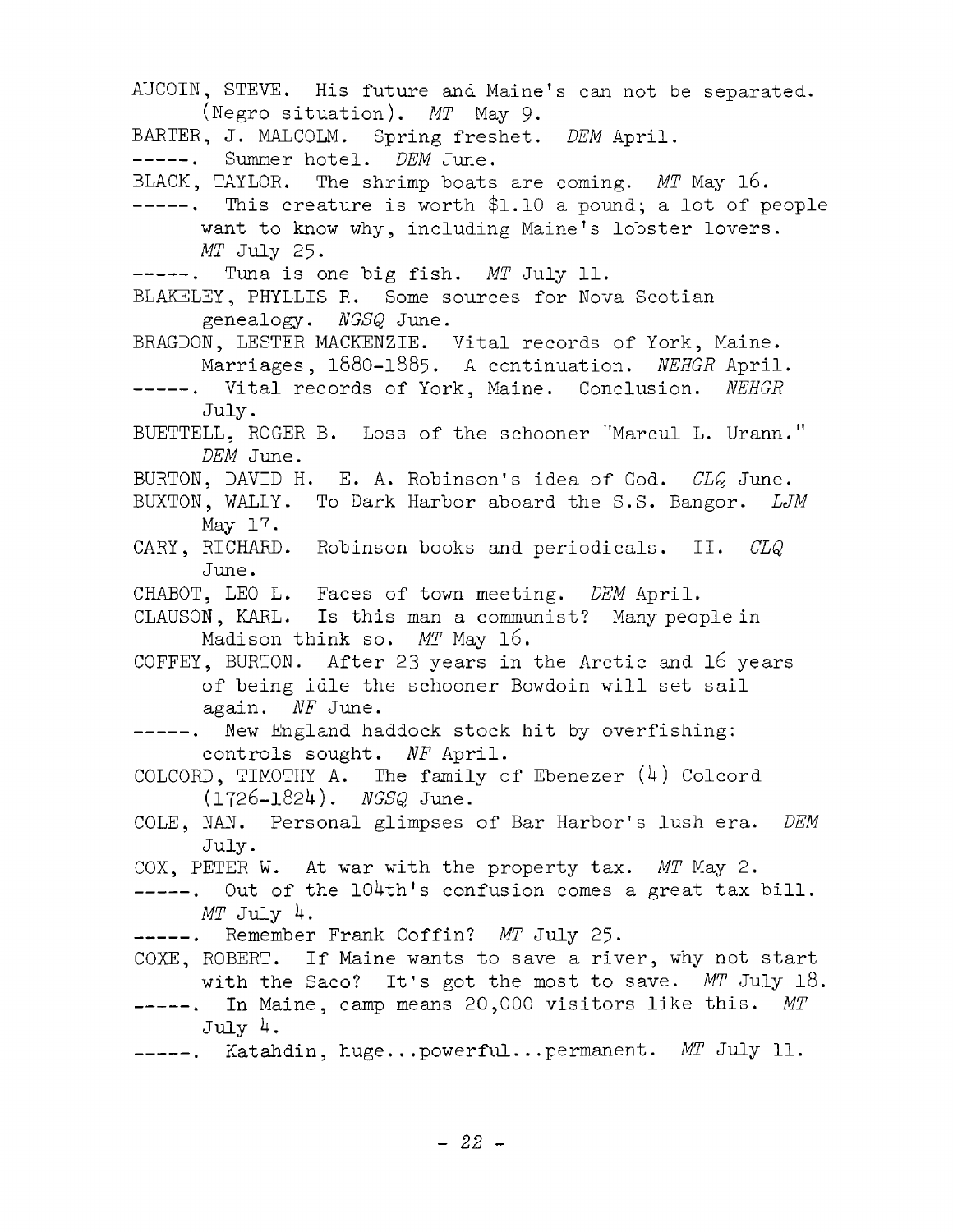COXE, ROBERT. This is a scuba diver on his way to underwater Maine... *MT* June 27. CRANE, JONAS. Freeport captain was hero of tragic "Hornet." *LJM* April 12. -----. Poverty level in Maine is problem for everyone. LJM July 26. -----. Shipyards were vital to old Maine economy. LJM June 7 . -----. Tragic story of abandoned colony in Maine. *LJM* April 26. CURRIER, ISABEL. The Maine direction of Leo Meissner's art. *DEM* May. -----. The Many-peopled art of Maine's Claude Montgomery. *DEM* July. DAUNER, LOUISE. Two Robinson revisions: "Mr. Flood's Party" and "The Dark Hills." *CLQ* June. DELOGU, ORLANDO, Are Maine zoning laws legal? *MT* June 27- DOWN EAST MAGAZINE. Mount Desert island. Views. *DEM* April. Skowhegan's Indian—wooden giant. *DEM* July. DOWNER, ALAN S. The Down East screamer. *NEQ* June. DRAPER, RUTH L. W. Through the stereoscope. *DEM June.* EDWARDS, HERBERT. Ben Ames Williams at Hardscrabble farm. *DEM* April. ENDE, ALBION. John Marsh, the great interpreter. *DEM* April. EVERETT, DAN. What's Bangor doing about the urban crisis? *MT* May 23. FAY, PAULINE. Searsport lived by, and on, the ocean--and still does. *LJM* July 12. FINE, BUFFER. A certain company executive who's been telling a Maine school board how to run its schools should be careful of some of the problems involved. MT June 13. -----. The good old days are about to return. *MT* May 23. -----. There's more than one way to save an island. MT April 18. -----. Those seers who predict relief for property tax payers had better start leaving town. MT June 20. FRANKLIN, HENRY H. Canoeing East Branch waters. *DEM* June. FRIEDLAND, ROBERT. People starve here. *MT* June 6. FULLER, ANNE. Nature's heralds of chance. *DEM* April. GEAGAN, BILL. Bangor musician has had half century career. *LJM* June 21. -----. Rare history and color of Bangor House. *LJM* April 5. -----. Red paint Indians are unsolved mystery. *LJM* May 17. GILL, GEORGE J. Edward Everett and the Northeastern boundary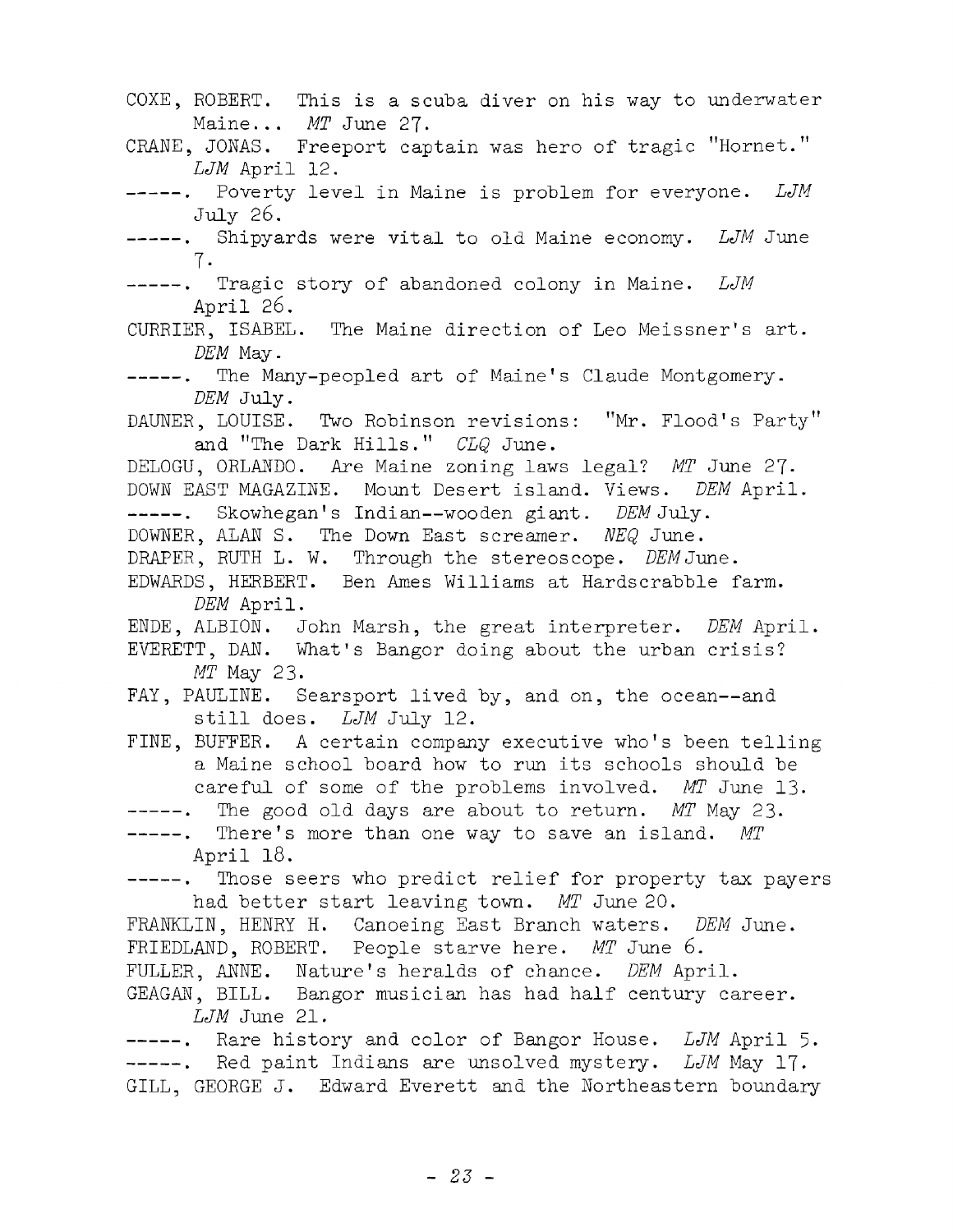controversy. *NEQ* June. GRAHAM, DAVID L. The public be damned. *MT* April 11. -----. The ruggedest, individualest rugged individualist in Maine could be Scott Nearing. *MT* June 6. HALLETT, RICHARD. Speaker Tom Reed. *DEM* May. HATCH, FRANCES W. The sloop "Wave Crest" retires. *DEM* June. HOSMER, MIRIAM. Old days on Bustins Island. *DEM* June. HUTCHINSON, GLORIA. Enlightenment at Skowhegan. *MT* May 30. For Maine! s unwed mothers help is on the way. *MT* April 11. -----. Happiness is a successful adoption. *MT* May 2. -----. He scrambles every Sunday. MT July 18. -----. If you need help there are 12 men in Maine. *MT* July 18. -----. Is this a school principal at work? *MT* May 9. -----. Maine is not quite a man's world; at least 3 women work. *MT* July 11. -----. Maine's "gray market" for babies. *MT* May 9. -----. Meet Gary Merrill and Shawn Campbell. MT July 25. -----. Robbing a Maine bank! *MT* June 13. -----. This house is not a home. It's an institution of a special kind: the Women's correction center. *MT* May 23. -----. This is Waterford: it will never be the same and neither will Maine. *MT* May 23. -----. Three Maine priests talk about their changing roles. *MT* June 13. -----. Trailers: do they pay their way? MT April 4. -----. Welcome back, summer people, while you were gone the vandals were here. *MT* June 27. ------- . A woman named Ward is changing the names they used to use for women in prison. MT June 6. JACOBUS, DONALD LINES. Nicknames in New England. AG April. JORDAN, ELOISE M. Bar Harbor is world famous for scenic beauty. *LJM* July 12. -----. Beauty and history found on Maine-New Hampshire tour. *LJM* April 19. -----. Maine's first lady of literature. (Sarah Orne Jewett). *LJM* May 31. -----. 75th anniversary of dedication of Walker art museum. *LJM* June 7. KEMBER, HANNAH. Chapel: built by Pineland parents. MT April 25. -----. Is the end near for Pineland? MT May 16. LABBIE, EDITH. Hope to save interurban car "Narcissus." *LJM* June *ik .*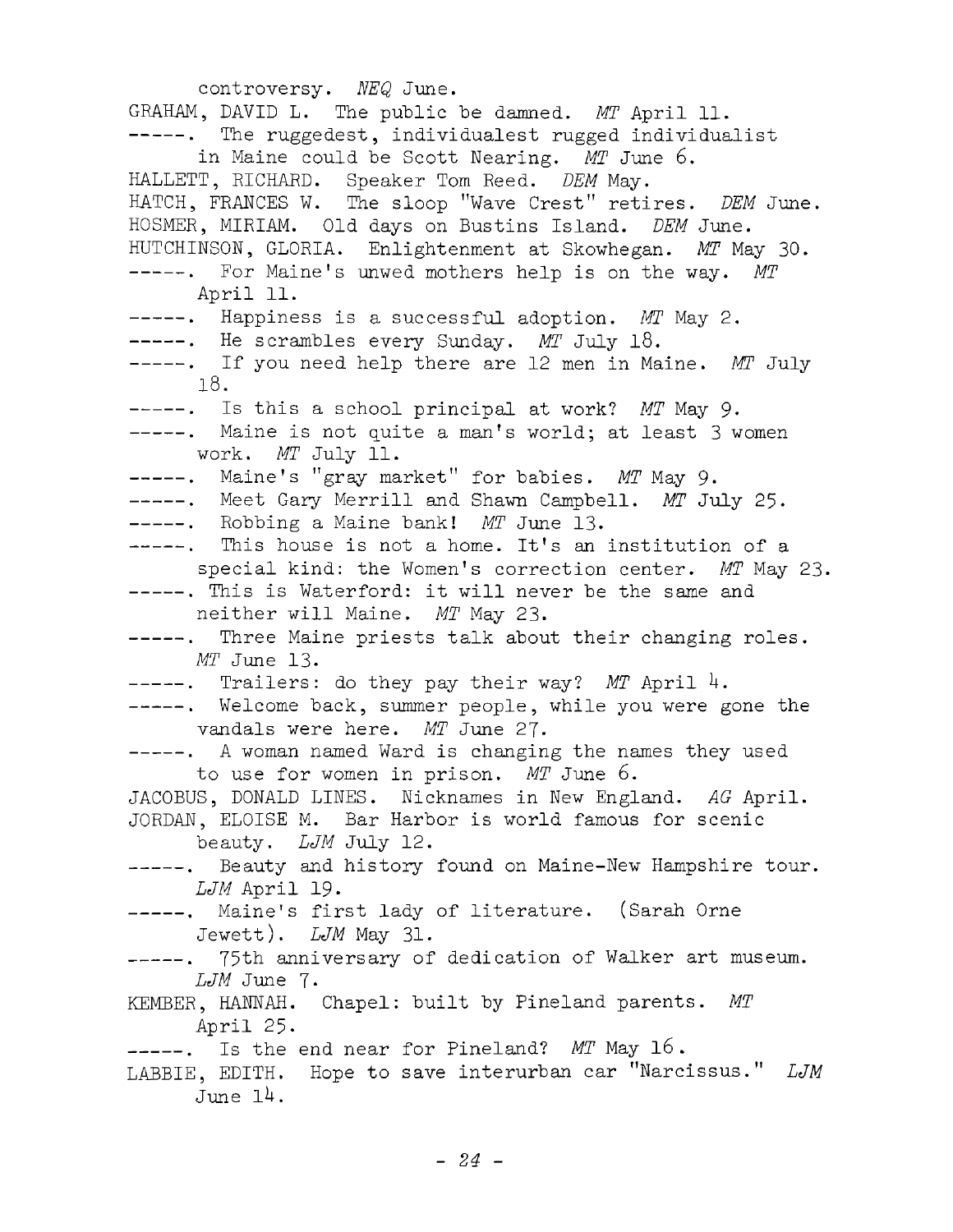LABBIE, EDITH. Theater was Arthur Wyman's entire life. LJM July 26. -----. Twilight of Poland Spring presaged by auction. LJM May 10. LAMB, FRANCES BAKER. "Lighting Rangeley" was hard work. *LJM* July 19. -----. Memorial Day? Graves of "the 21" desecrated. LJM May *2k.* LANCASTER, LAURA. Lewiston's gala "Fourth" celebration in 1916. *LJM* July 5. LARKIN, ALICE TRUE. Community action works in the Kennebec Valley. *MT* April 25. -----. Maine's war on poverty. MT May 23.  $---$ . A 35-cent lunch can be worth a lot more. *MT* July 4. LEAVITT, HAL. Lake St. Gowell school's sweet memories. *LJM* April 12.  $---$ . Life with Ernest Harmon, Lake St., Auburn, from  $1875-$ 1969. *LJM* June *lk .* LEWISTON JOURNAL MAGAZINE. Villa Mon Repos started "Sabatis" summer colony. *LJM* June 21. LIBBY, STEVE. Bath built "Wyoming" biggest to fly U.S. flag. *LJM* July 19- -----. Village blacksmith is hard to find in Maine. LJM May 17. LYNCH, FRANCIS P. Requiem for a county. *MT* July 25. MAINE HISTORY NEWS. Hallowell's historic architecture. MHN April. MAINE TIMES. Gardening in Maine— special supplement. *MT* April 18. -----. Maine's growing visual pollution; can the 104th help? *MT* April 11. -----. This is a large Maine industry that imports alien labor; all of which raises some rather crucial questions for Maine. *MT* July 11. MANCHESTER, TRIS AND KAREN. The last log drive in the nation may already have happened in Maine. MT May 9. MILLIKEN, HENRY. Fred Gilbert, veteran woods operator, recalls old days. *LJM* May 17. -----. Maine people have always enjoyed going to carnivals. *LJM* May *2k.* -----. Striped bass fishing on increase along Maine coast. *LJM* July 19. -----. "There's guns galore at Ed Howe's store" in Coopers Mills. *LJM* June 7. MOLLOY, ANNE. Elijah Kellogg of Elm Island. *DEM* June.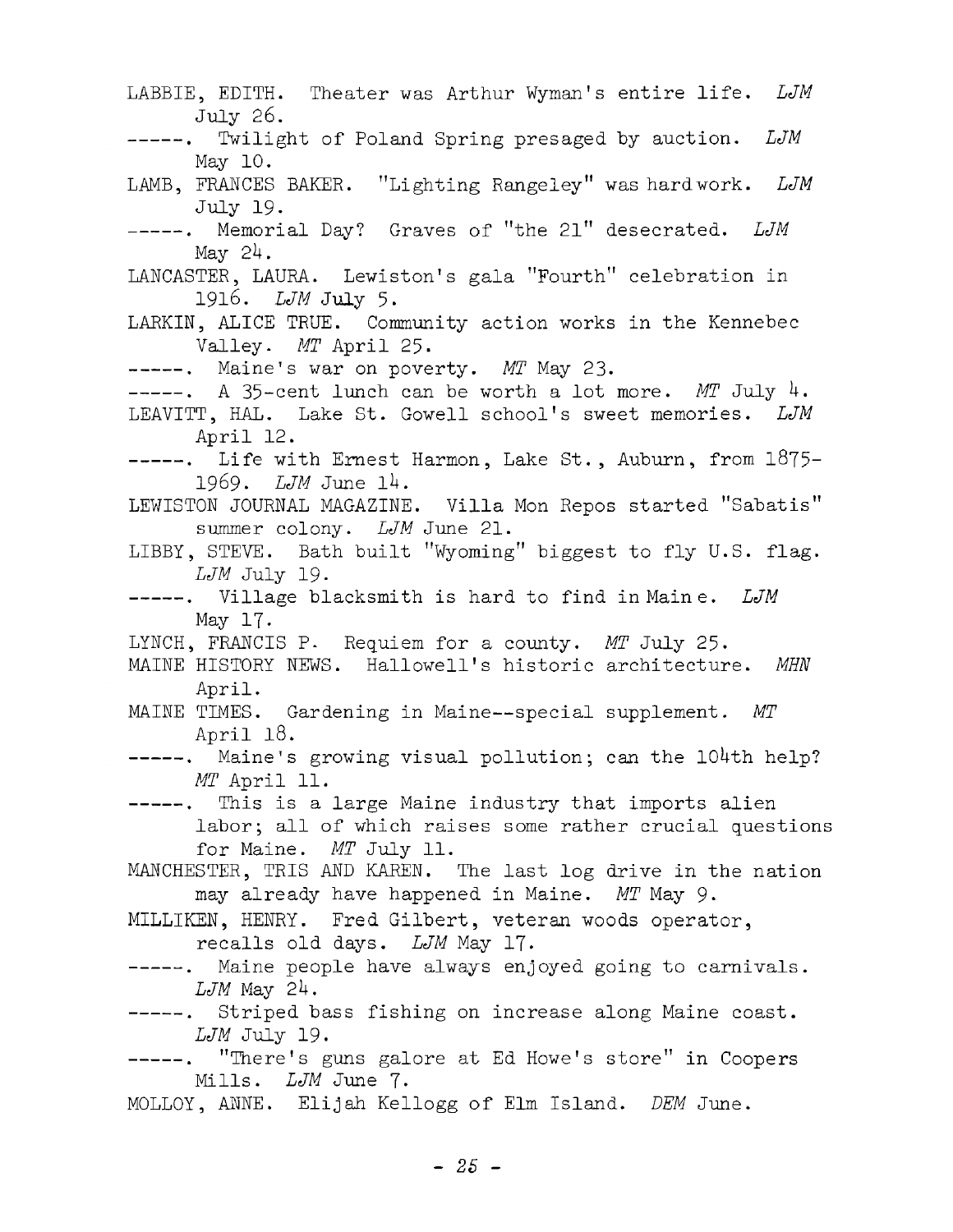| MORRISON, KENNETH H. Are these children learning the wrong<br>reading system? MT May 2.                                              |
|--------------------------------------------------------------------------------------------------------------------------------------|
| -----. Conserve the city and save the land. MT June 20.<br>-----. A dark day in February in Maine's prettiest town.                  |
| MT June 6.                                                                                                                           |
| -----. Development through conservation--that's what the<br>man said. MT May 16.                                                     |
| -----. Harry Richardson ponders on the GOP and can't quite<br>believe all he sees. MT July 25.                                       |
| -----. He's Severin Beliveau, the hottest property on the<br>local Democratic scene MT June 27.                                      |
| -----. In Camden, they still talk about the Chris Dodge<br>case. $MT$ June 13.                                                       |
| -----. Maine's freedom fighters: they fight for gun rights<br>but not for human rights. MT April 18.                                 |
| -----. Some people are thinking the D.E.D. is acquiring<br>too much power. MT April 11.                                              |
| -----. Right this way for the land auction. MTMay 16.                                                                                |
| -----. What are these lawmakers doing to save this?<br>(Conservation). MT May 9.                                                     |
| -----. Which bill is phony? MT April 4.                                                                                              |
| -----. Who are Lewiston's quiet men? The people at Bates                                                                             |
| Manufacturing know and so does Barbara Smith. MT July                                                                                |
| 18.                                                                                                                                  |
| NATIONAL FISHERMAN. Down East draggers cash in on expanding<br>shrimp market. NF April.                                              |
| NEWELL, ROBERT R. The burning of the Anna F. Schmidt. DEM                                                                            |
| April.                                                                                                                               |
| NITKIN, NATHANIEL. Saga of the Abenaki navy. DEM May.<br>NORTON, FLOYD W. Yarmouth man is a true conservationist.<br>$LJM$ April 26. |
| OSIER, JAMES E. From rags to riches with the Maine clam.                                                                             |
| DEM July.                                                                                                                            |
| PERRY, HIRAM. You know where milk comes from, but do you                                                                             |
| know what Maine's milk commission does with it next?<br>$MT$ April 26.                                                               |
| PERRY, KATY. Maine sculptor's work earning acclaim. (Bernard<br>Langlais). LJM April 19.                                             |
| -----. Perilous flight of handmade tablecloth. LJM May 24.                                                                           |
| -----. Skowhegan honors Maine Indian with statue. LJM July 5.<br>PHILLIPS, FRED H. Five Maine men died in "Custer's last             |
| stand." LJM May 3.                                                                                                                   |
| REILLY, WAYNE E. The case of the vanishing small high school.<br>$MT$ May 30.                                                        |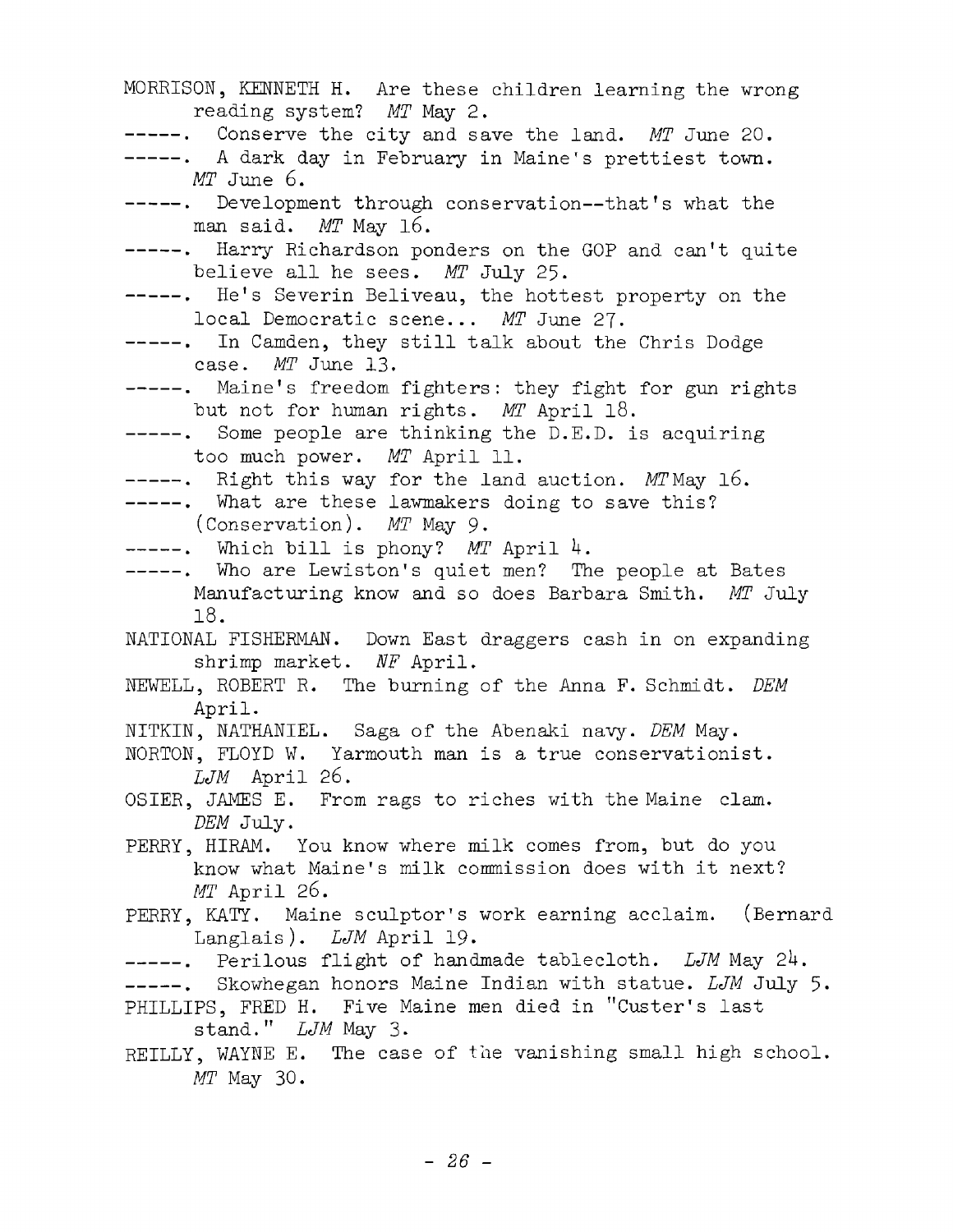RODERICK, PETER. Why I left my country. *MT* May 2. RODERICK, THOMAS H. Genealogical evidence: marks for cattle and sheep. (Contains genealogies of Cousins and Thomas families of Bar Harbor, Maine). *NGSQ* June. -----. Notes on Phelps, Hull, Higgins, Gurley, Hotchkiss and Newmarch. AG April. SOUTAR, ARCH. Auburn student is "Jr. Ambassador" in Prague. *LJM* July 25. -----. Lewiston man is water pollution biologist. LJM June 21. -----. Lewiston man's book on N.Y. school strike. LJM June 7. SOLOTAIRE, PAT. Free schools are busting out. *MT* May 16. -----. Six teachers speak. *MT* April 4. SPIKER, LA RUE. Maine business on the dole.  $MT$  April  $4$ . -----. Mt. Desert Island's great automobile war. *LJM* April 26. -----. Primitive...fecund...delicate, and in danger. MT May 30. -----. Unjust law caused social protest in Maine. *LJM* May 3. -----. Women got the vote fifty long years ago. MT April 25. STAIRS, RUTH. Takes a bit of doing to follow Harry at age 97. *LJM* June *ik .* STEVICK, ROBERT D. Formulation of E.A. Robinson's principles o f poetry. *CLQ* June. STOFLE, DONALD L. Herring: Maine's largest fishers. *MT* April 4. TATHAM, DAVID. Some apprentice lithographs of Winslow Homer. *Old-time New England* April-June. TALOUMIS, GEORGE. The magnificent gardens of the Spite House. *DEM* July. THOMAS, MIRIAM STOVER. Bowdoin degree to Jefferson Davis caused controversy. *LJM* June 21. -----. Brunswick town commons, 250 years old, historic landmark. *LJM* July 12. THURLOW, CLINTON F. The Kennebec central railroad. *DEM* Mav. WALL, ARTHUR W. Lime kilns of Rockport. DEM May. WEEKS, LEWIS E. Maine in the poetry of Edwin Arlington Robinson. *CLQ* June. WENTWORTH, BERTRAM F. Elijah Kellogg was a champion of men and boys. *LJM* May 3. -----. How Methodist faith was established in state of Maine. *LJM* April 19. WIGHT, KEVIN. Munna olammon ungun has been saved. MT July 4. WILLIAMS, BEN AMES. Rendezvous. DEM April. YOUNG, ARTHUR. Bath municipal band revives Maine 19th century tradition. *LJM* April 12.